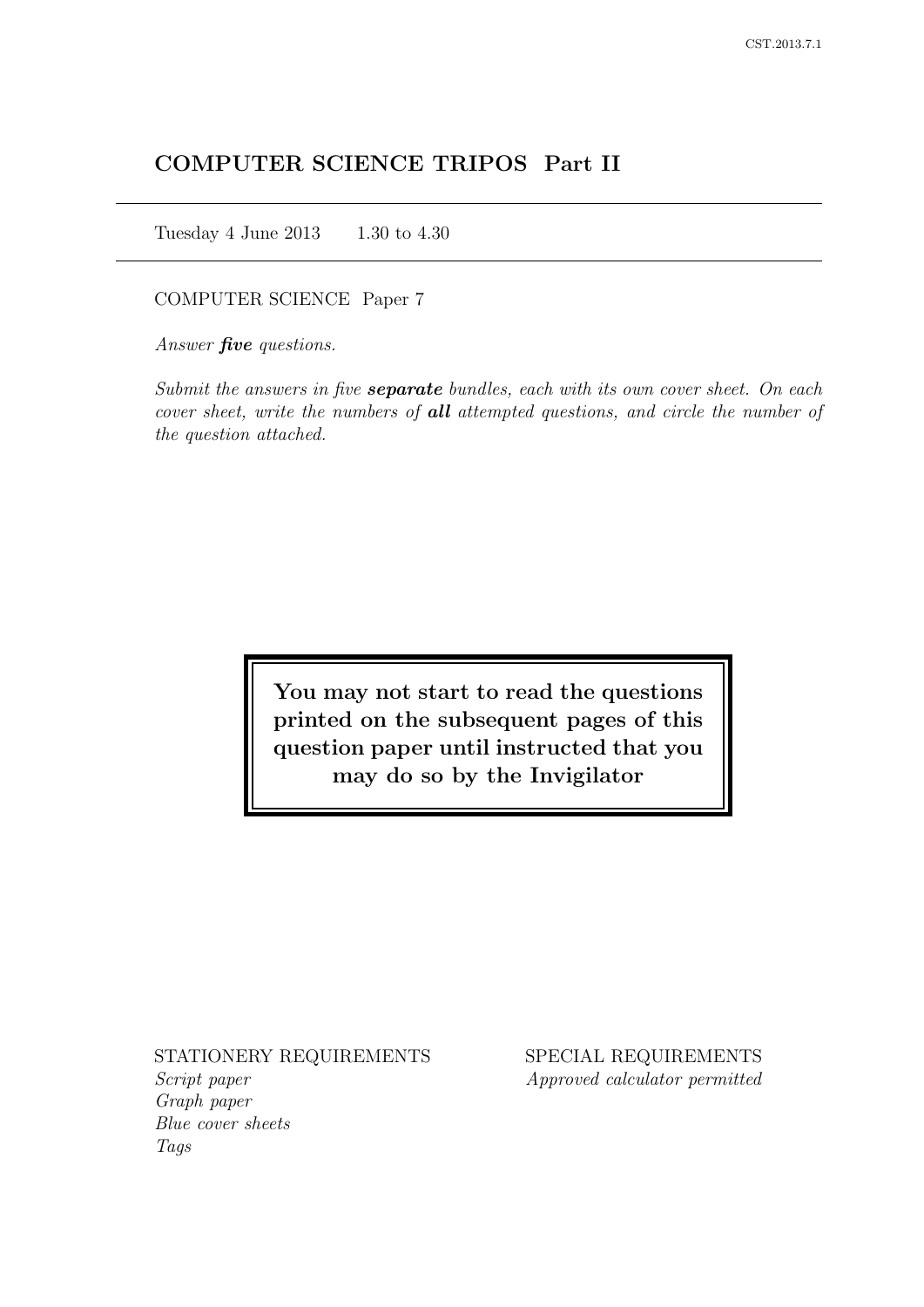#### 1 Advanced Graphics

(a) A general piecewise curve definition, whether Bézier, B-spline, or NURBS, can be written as a sum of products of basis functions,  $A_i(t)$ , and control points,  $\mathbf{P}_i$ :

$$
\mathbf{P}(t) = \sum A_i(t)\mathbf{P}_i, t_{\min} \le t < t_{\max}
$$

Give the conditions on the functions  $A_i$  that are needed to ensure that:

- (i) Translation of all of the points by some vector,  $P'_i = P_i + \Delta P$ , causes a translation of the curve by the same vector,  $\mathbf{P}'(t) = \mathbf{P}(t) + \Delta \mathbf{P}$ . [2 marks]
- $(ii)$  The curve lies within the convex hull of the control points. [2 marks]
- (*iii*) The curve passes through one of the control points,  $P_i$ . . [2 marks]
- (b) The knot vector  $[0, 0, 0, 1, 1, 1]$  defines a quadratic B-spline with three control points. Derive the equations of and graph the three basis functions from this knot vector. [6 marks]
- $(c)$  The basis functions derived in part  $(b)$  can be used, in a NURBS curve, to reproduce exactly a quarter-circle. Recall that a NURBS curve can be written as:

$$
\mathbf{P}(t) = \frac{\sum_{i=1}^{n+1} N_{i,k}(t)\mathbf{P}_i h_i}{\sum_{i=1}^{n+1} N_{i,k}(t)h_i}, t_{\min} \le t < t_{\max}
$$

where  $h_i$  is the *homogeneous co-ordinate* associated with point  $P_i$ . Place the three control points at  $P_1 = (1, 0), P_2 = (1, 1), P_3 = (0, 1).$ 

- (*i*) Sketch the NURBS curve for the case  $h_1 = h_2 = h_3 = 1$  [1 mark]
- (ii) Calculate the magnitude of the maximum error between the curve in  $(c)(i)$ and a perfect circle of radius 1 centred at  $(0, 0)$ . [2 marks]
- (*iii*) Sketch the NURBS curve for the case  $h_1 = h_3 = 1, h_2 = 0.$  [1 mark]
- (*iv*) Sketch the NURBS curve for the limit case  $h_1 = h_3 = 1, h_2 \to \infty$ . [1 mark]
- (v) Derive the value for  $h_2$  that makes the NURBS curve perfectly match a quarter circle of radius 1 centred at  $(0, 0)$ . [3 marks]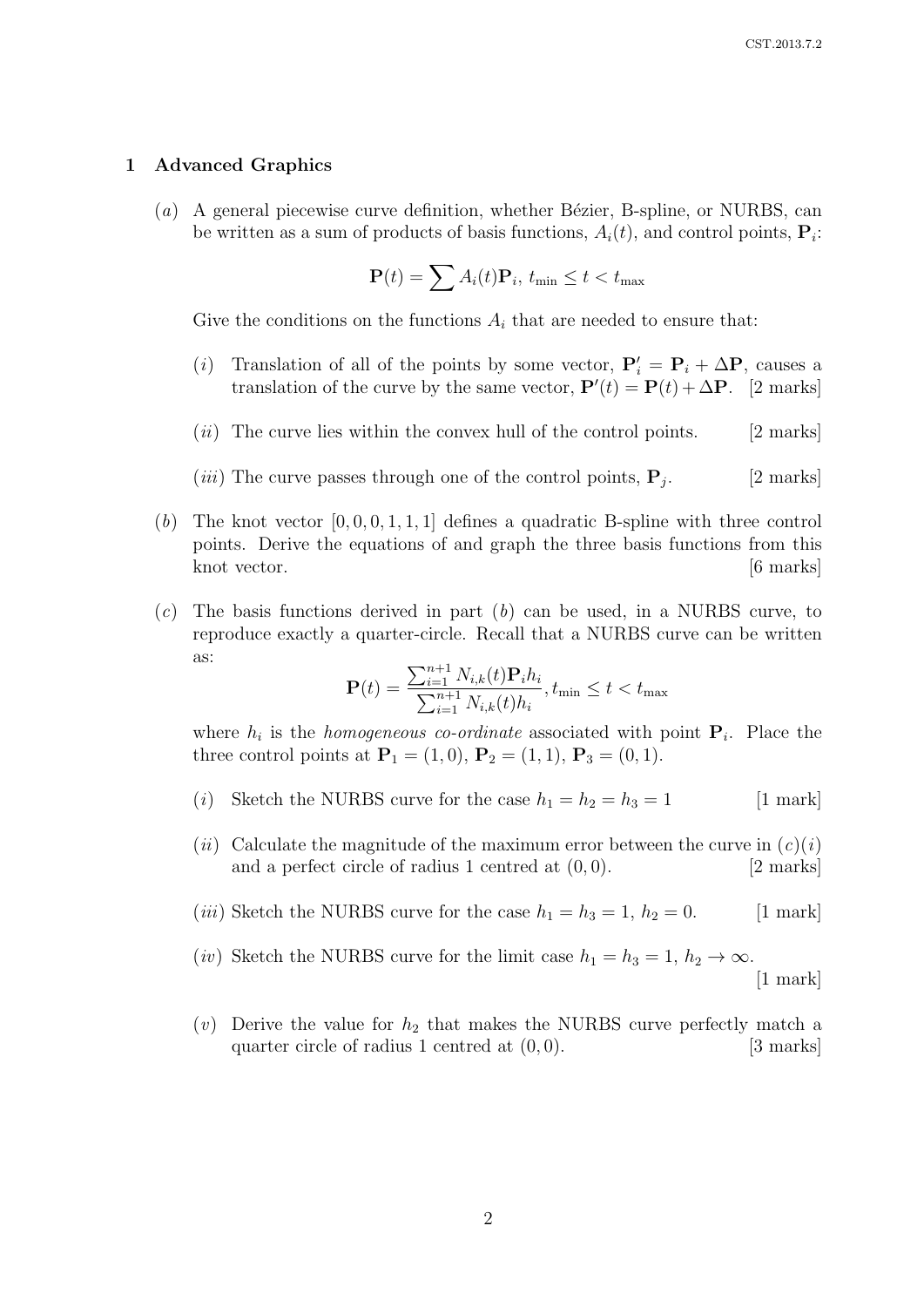## 2 Artificial Intelligence II

Princess Precious is a very light sleeper, and insists that every night she must sleep on brand new silk sheets. Her younger brother, however, is in the habit of secretly scattering toast crumbs in her bed, to make sure she sleeps badly.

In order to get the week started well, he does this every Sunday with probability 0.9. For the rest of the week, he tends to relent on any given night if he placed crumbs in her bed the previous night, and hence leaves them with a probability of 0.1. On the other hand, if he did not leave crumbs on a given night, his mischievous nature compels him to leave crumbs the next night with probability 0.6.

Precious, being a true princess, tends to be grumpy in the morning if she has not slept well. Consequently, if she has slept with crumbs in her bed she is grumpy with probability 0.95. Being a light sleeper, even if there are no crumbs she is grumpy with probability  $0.55$ .

- (a) Give a detailed definition of a *Hidden Markov Model (HMM)* and show how the scenario described can be modelled as an HMM. [4 marks]
- (b) Give a detailed description of the Viterbi algorithm for computing the most probable sequence of states, given that an HMM produces a given sequence of observations. [8 marks]
- (c) It is observed that Princess Precious is grumpy on Monday and Tuesday. However on Wednesday she is radiantly happy. Use the Viterbi algorithm to compute the most likely sequence of activities performed by her brother.

[8 marks]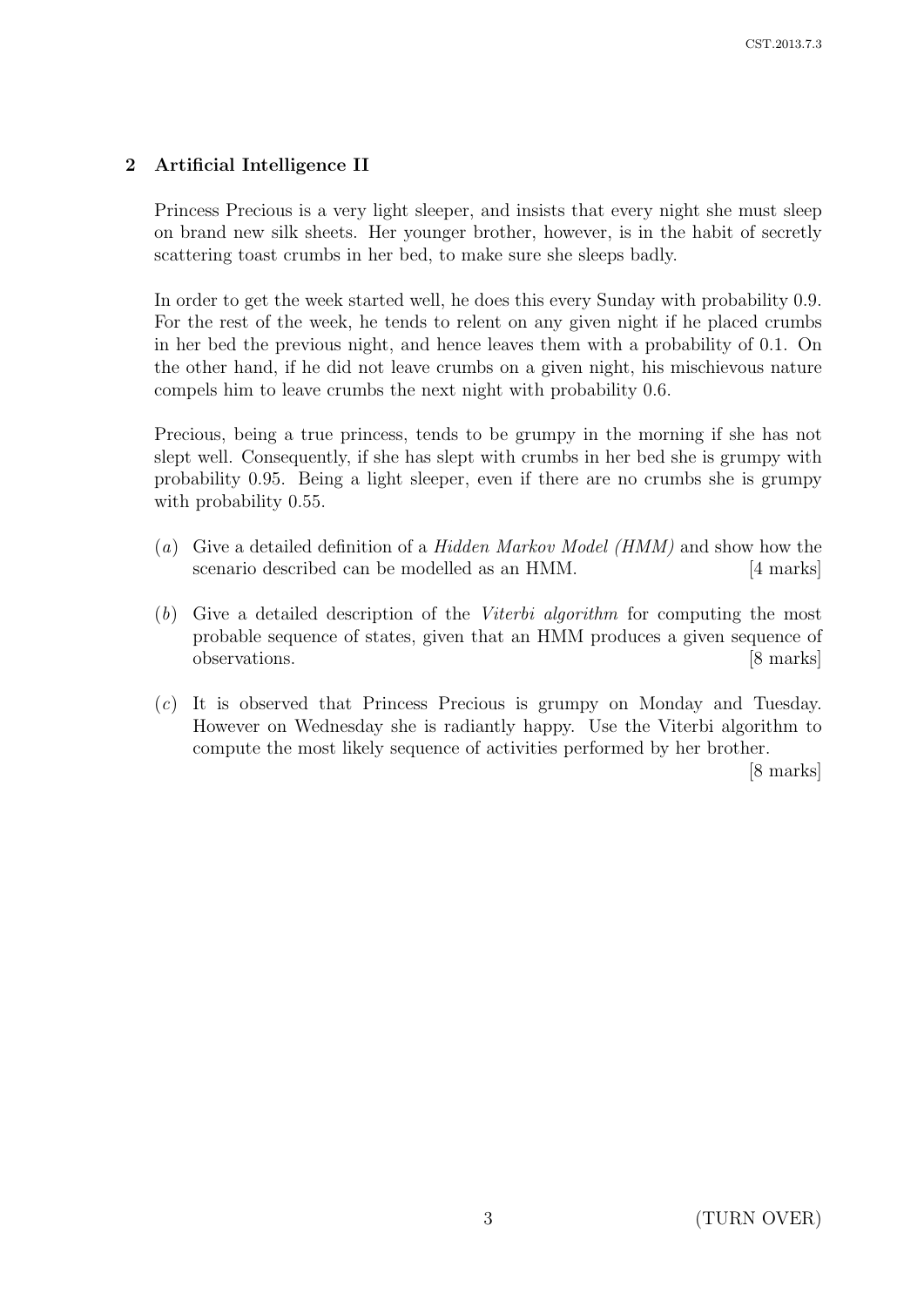### 3 Bioinformatics

Given the two DNA sequences: GCACTT and CCCAAT

- (a) Compute the alignment (using the edit graph) and the final score with the following rules: match score =  $+1$ , mismatch =  $-1$ , gap penalty =  $-1$ . [4 marks]
- (b) Discuss how the alignment score and the quality of the result depend on the match score, mismatch, and gap penalty. [6 marks]
- $(c)$  Generate four, short DNA sequences  $(a,b,c,d)$  such that their relations as a tree are approximately the following:  $((a,b),(c,d))$ . [5 marks]
- (d) How is the score matrix used in phylogenetic tree building techniques?

[5 marks]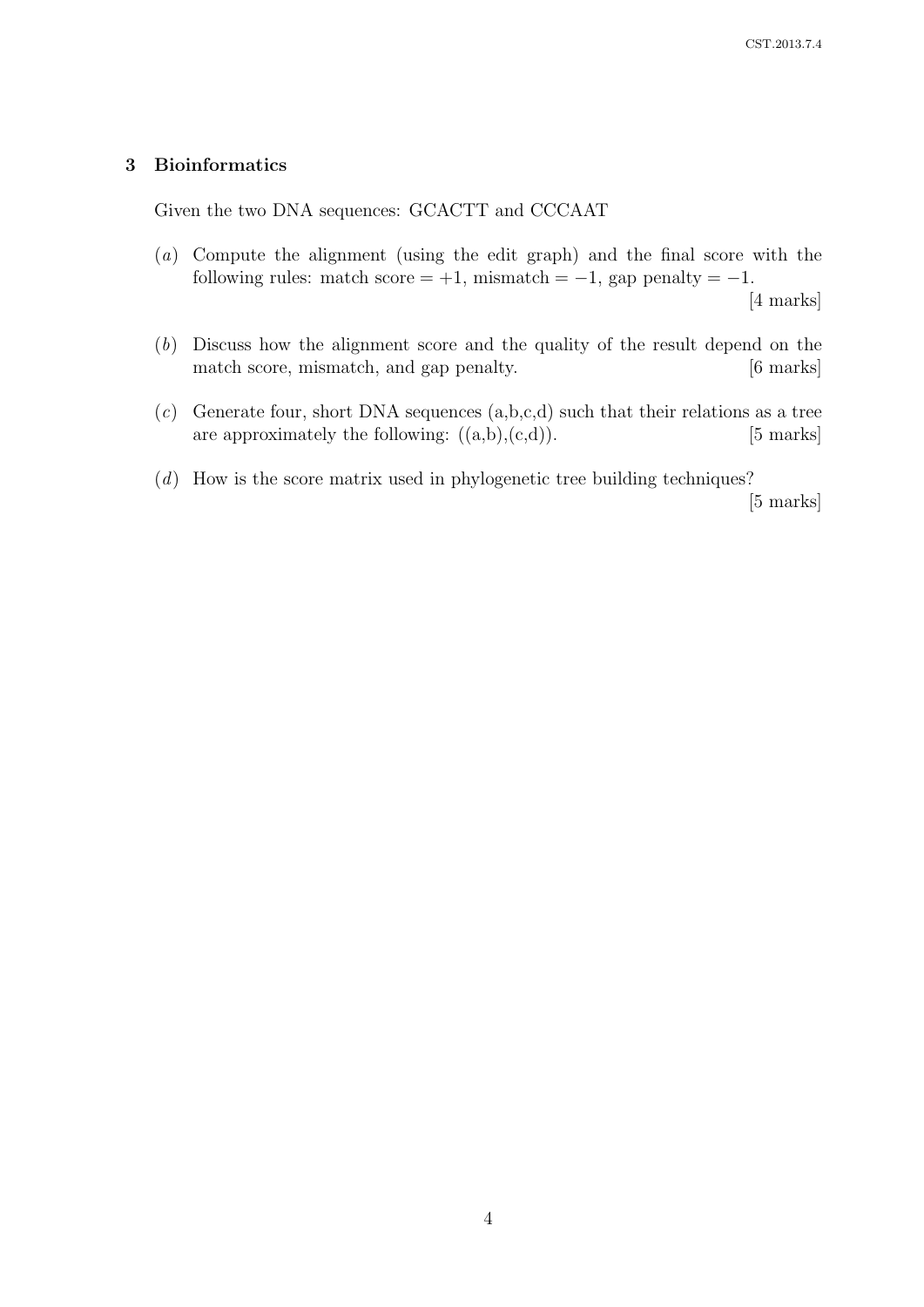## 4 Business Studies

This question is about Intellectual Property and Copyright.

- (a) List 5 types of Intellectual Property. Comment on their use to protect a software program. [5 marks]
- (b) Explain what Intellectual Property Rights (IPR) an employee has on their inventions. Does this differ if the invention is made in their own time?

[5 marks]

(c) Professor Elbowpatch, a professor of ancient languages and keen amateur gardener, invents a new sort of lawnmower. What are his IPR options?

[5 marks]

(d) Discuss what actions Professor Elbowpatch should take to exploit his invention. [5 marks]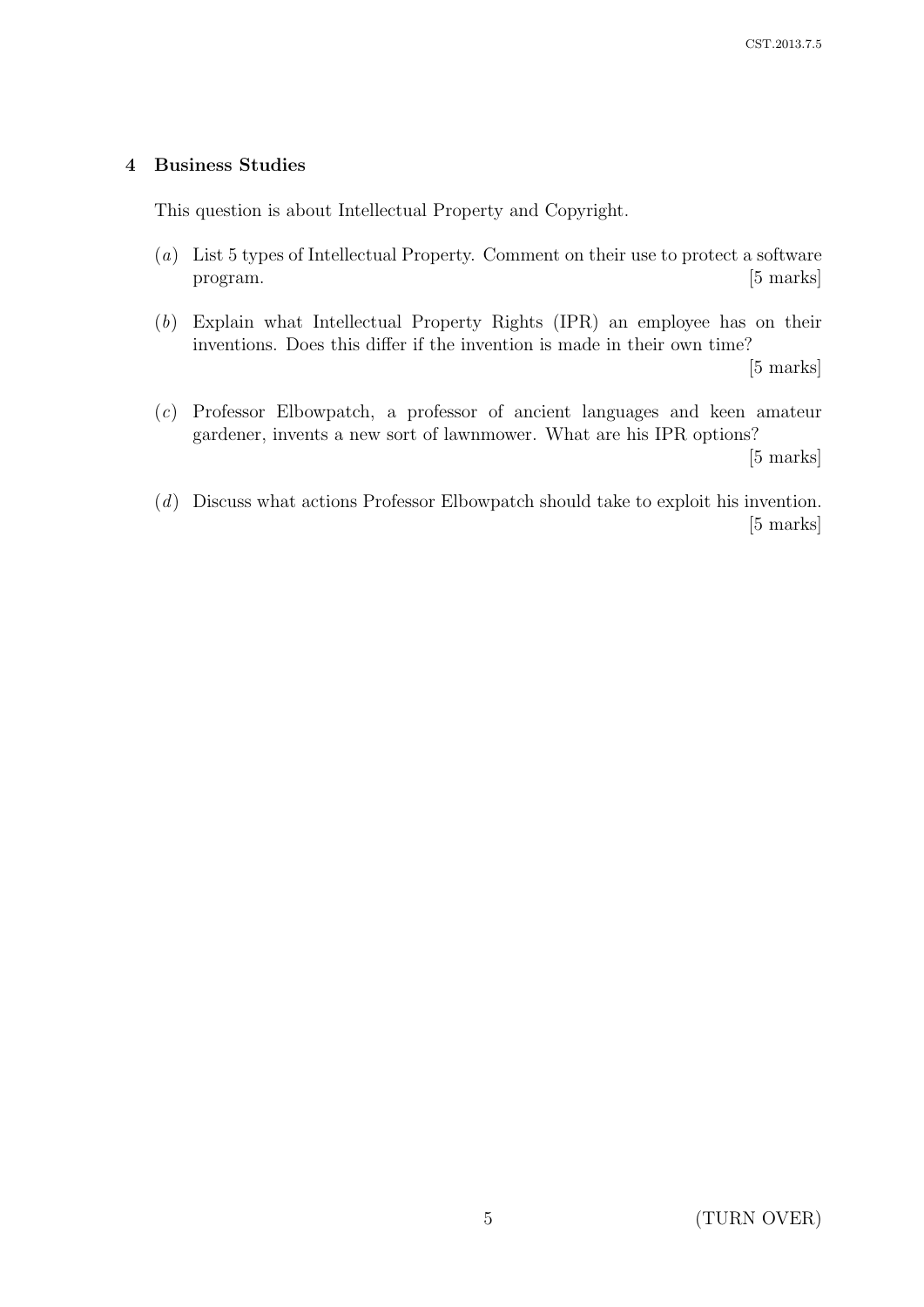#### 5 Comparative Architectures

- (a) Why might a heterogeneous or asymmetric chip-multiprocessor be preferable to a homogeneous or symmetric one? [5 marks]
- (b) You are a computer architect working on the design of a new processor for the mobile phone market. An initial analysis of applications suggests that there would be worthwhile gains in producing a processor that could offer two different power-performance tradeoffs. The first configuration would maximise the exploitation of ILP and consume the most power. The second would on average perform less well, but would consume less power.
	- (i) Describe how the microarchitecture of a single processor could be modified in order to offer the ability to switch between the two configurations described at run-time. [9 marks]
	- $(ii)$  How might one determine when to switch from one configuration to the other in order to reduce overall power consumption while minimising the impact on the user experience? [6 marks]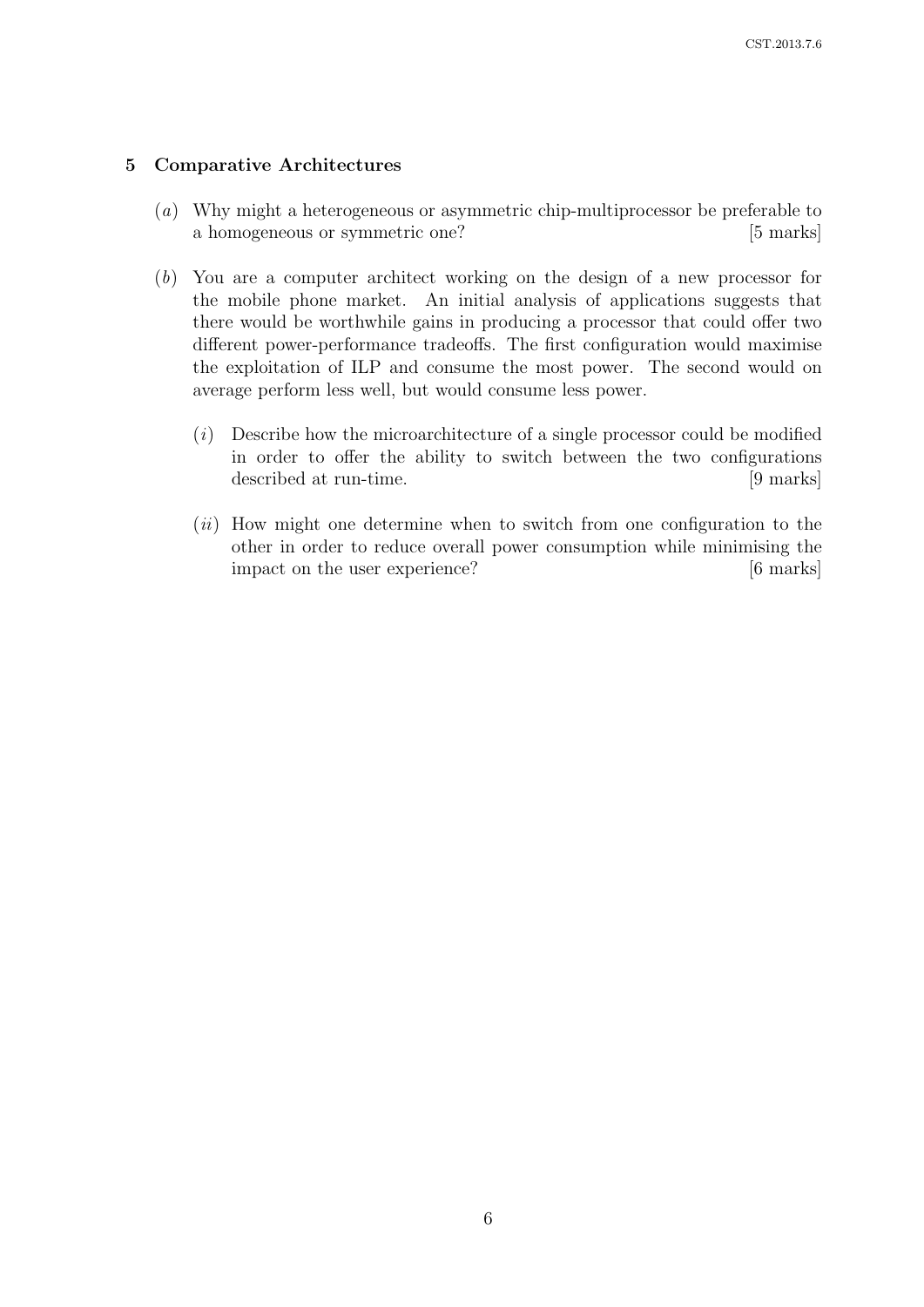#### 6 Denotational Semantics

- (a) Let D be a poset and let  $f: D \to D$  be a monotone function.
	- (i) Give the definition of the least pre-fixed point,  $\hat{f}$ x $(f)$ , of f. Show that  $f(x(f))$  is a fixed point of f. [5 marks]
	- (ii) Show that whenever D is a domain and f is a continuous function,  $fix(f)$ exists. [5 marks]
- (b) A poset  $(P, \subseteq)$  has *binary meets* if for every pair of elements  $x, y \in P$  there is a necessarily unique element  $(x \sqcap y) \in P$  such that
	- $(x \sqcap y) \sqsubseteq x$  and  $(x \sqcap y) \sqsubseteq y$ , and
	- for all  $z \in P$ ,  $z \sqsubseteq x$  and  $z \sqsubseteq y$  imply  $z \sqsubseteq (x \sqcap y)$ .
	- (i) Let  $(P, \subseteq)$  be a poset with binary meets. Show that the function meet :  $P \times P \rightarrow P$  given by  $meet(x, y) = x \sqcap y$  is monotone. [5 marks]
	- $(ii)$  Exhibit a domain with binary meets for which the function meet is not continuous. Justify your answer. [5 marks]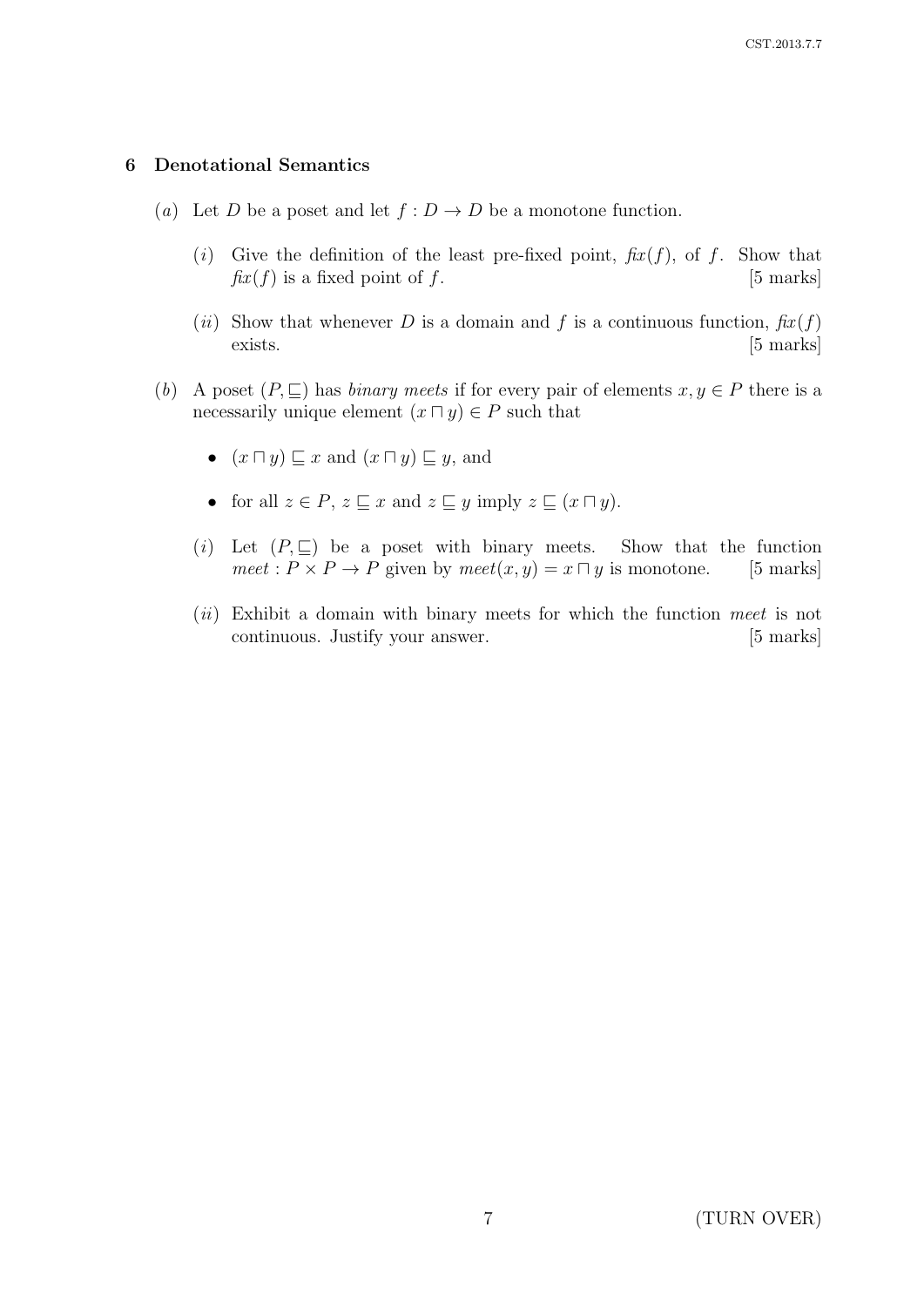#### 7 Hoare Logic

- (a) Briefly explain the concepts: mechanised program verification and verification conditions (VCs). [4 marks]
- (b) Consider three consecutive assignments:

 ${P}$  V<sub>1</sub> := E<sub>1</sub>; V<sub>2</sub> := E<sub>2</sub>; V<sub>3</sub> := E<sub>3</sub> { Q }

Write down the VCs that are generated for such a program. Give a detailed proof which shows that, if the VCs are true, then the specification above is provable in Hoare Logic. [6 marks]

(c) Write down the VCs for the following annotated program. For this part, do not attempt to define  $Inv$ . [4 marks]

> $\{T\}$  $I := 0;$  $X := 0;$  $Y := 1;$ WHILE  $(I \neq N)$  DO  $\{Inv\}$  $I := I + 1;$  $X := X + Y;$  $Y := X + Y$ OD  $\{ X = fib(2 \times N) \}$

Here  $fib(0) = 0$ ,  $fib(1) = 1$  and  $fib(n + 2) = fib(n) + fib(n + 1)$  for  $n \in \mathbb{N}$ .

(d) Provide a definition of Inv such that the VCs are provable. Sketch a proof of the VCs. [6 marks]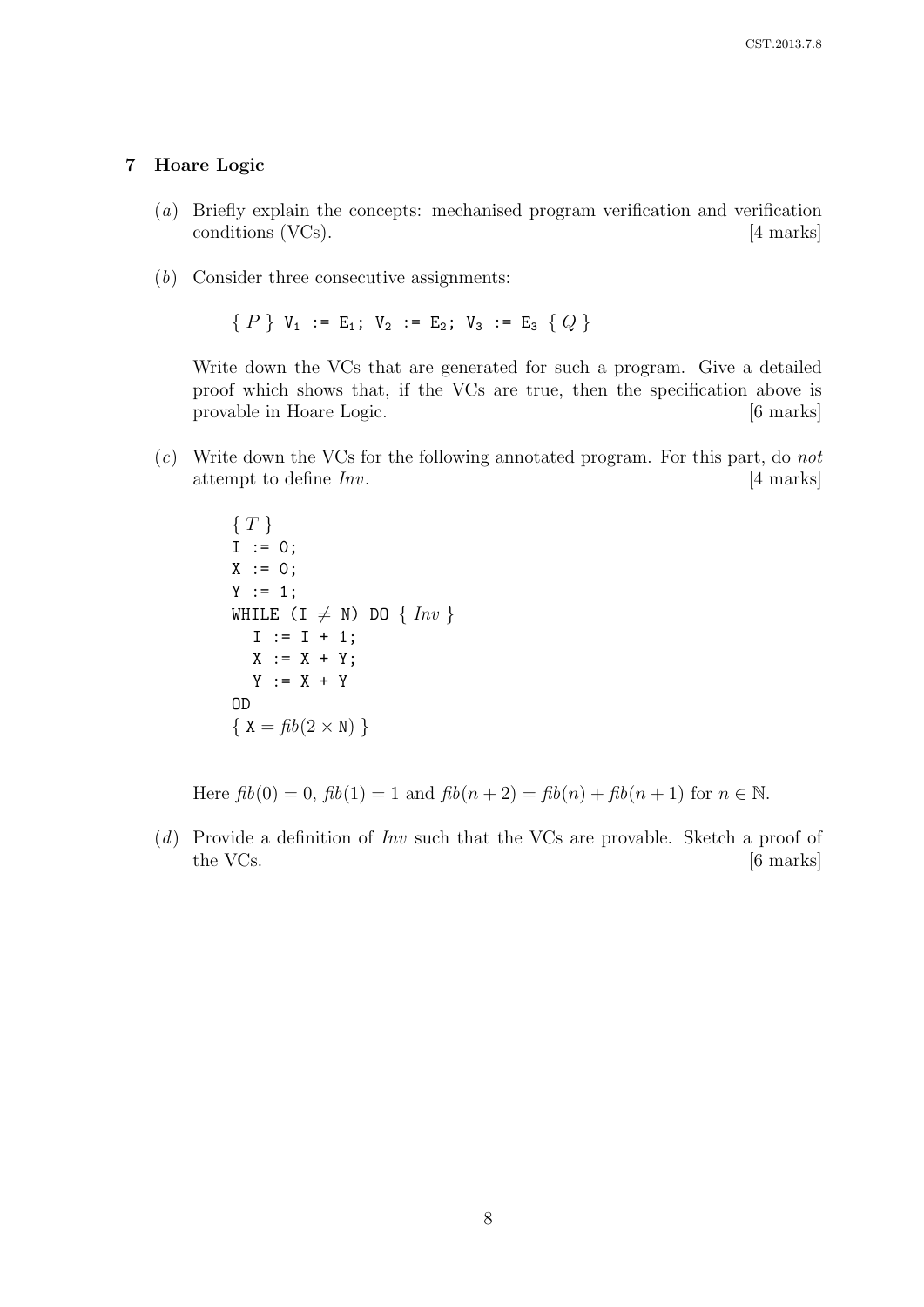## 8 Human–Computer Interaction

Imagine you have been commissioned to design the user interface for a head-up display (e.g. based on Google Project Glass) that can be used while riding a bicycle, as a reminder of appointments around Cambridge.

- (a) In order to be safe while riding, the visual design of appointment reminders and instructions should be as simple as possible. Describe three specific ways this can be achieved, using formal elements of visual design. [6 marks]
- (b) Consider the possibility that users might wish to modify their appointment schedules while riding. Choose three different Cognitive Dimensions of Notations, and discuss their implications. The same state of the state of the state of the state of the state of the state of the state of the state of the state of the state of the state of the state of the state of the s
- (c) Describe ways that features of the bicycle itself might form the basis for
	- (i) a tangible user interface; and
	- $(ii)$  an augmented reality interface

to this system. For each of these, explain what sensor processing would be involved.

[4 marks]

(d) How might these two alternative interfaces be compared experimentally? Describe the structure of the experimental design and procedure for analysis of the results. [4 marks]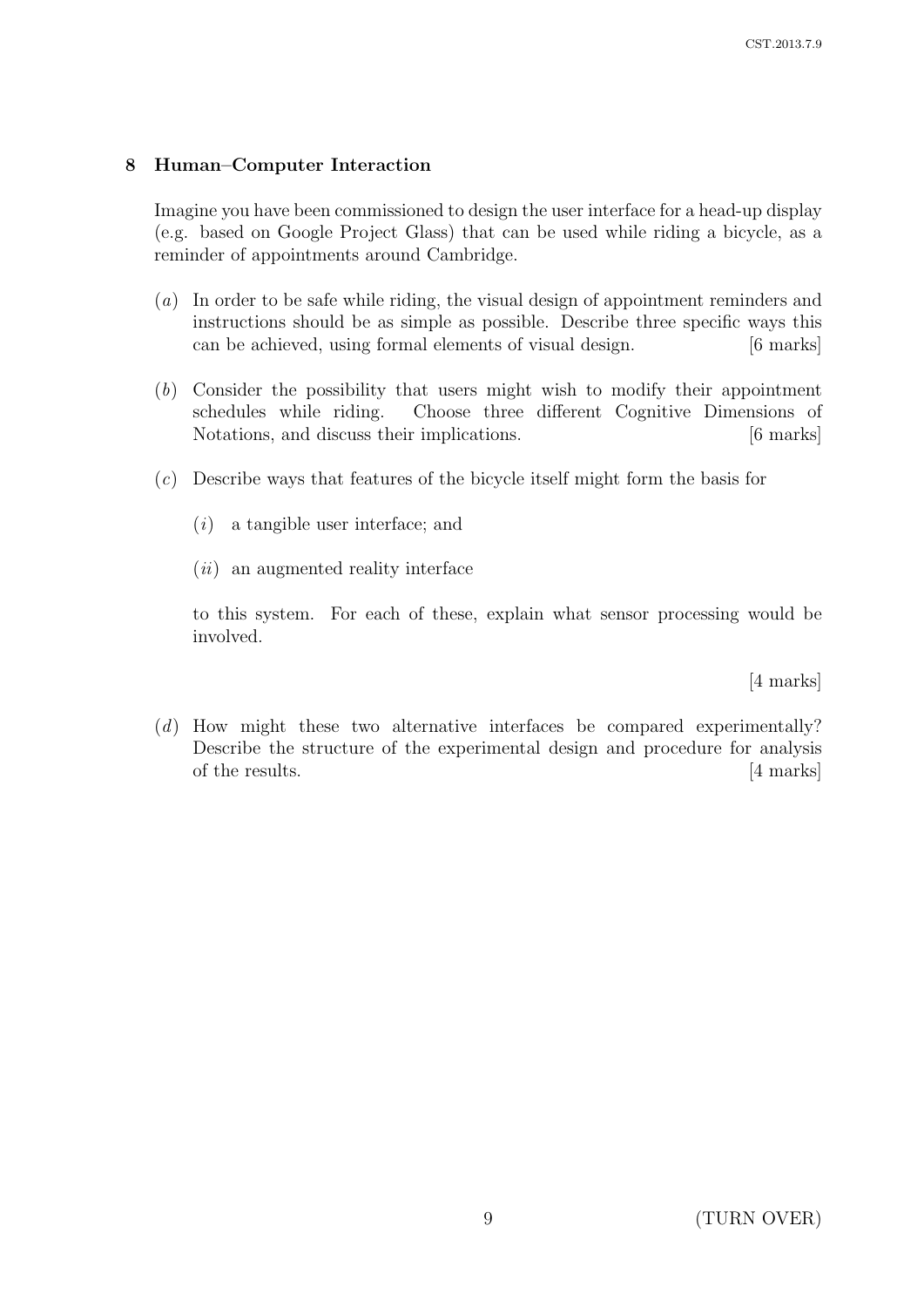### 9 Information Theory and Coding

(a) Consider an alphabet of 5 symbols whose probabilities are as follows:

One of these symbols has been selected at random and you need to discover which symbol it is by asking 'yes/no' questions that will be truthfully answered.

- (i) What would be the most efficient sequence of such questions that you could ask in order to discover the selected symbol? [2 marks]
- $(ii)$  By what principle can you claim that each of your proposed questions in the sequence is maximally informative? [2 marks]
- (*iii*) On average, how many such questions will need to be asked before the symbol is discovered? What is the entropy of the symbol set? [2 marks]
- (iv) Construct a uniquely decodable prefix code for the symbols. Explain why it is uniquely decodable and why it has the prefix property. [2 marks]
- $(v)$  Relate the bits in the code words forming your prefix code to the 'yes/no' questions that you proposed in  $(i)$ . [2 marks]
- (b) Explain how the bits in an IrisCode are set by phase sequencing. Discuss how quantisation of the complex plane into phase quadrants sets each pair of bits; why it is beneficial for quadrant codes to form a Gray Code; how much entropy is thereby typically extracted from iris images; and why such bit sequences enable extremely efficient identity searches and matching. [5 marks]
- (c) Consider a noisy analog communication channel of bandwidth  $\omega = 1$  MHz, which is perturbed by additive white Gaussian noise whose total spectral power is  $N_0 \omega = 1$ . Continuous signals are transmitted across such a channel, with average transmitted power  $P = 1,000$ . Give a numerical estimate for the *channel* capacity, in bits per second, of this noisy channel. Then, for a channel having the same bandwidth  $\omega$  but whose signal-to-noise ratio  $\frac{P}{N_0\omega}$  is four times better, repeat your numerical estimate of capacity in bits per second. [5 marks]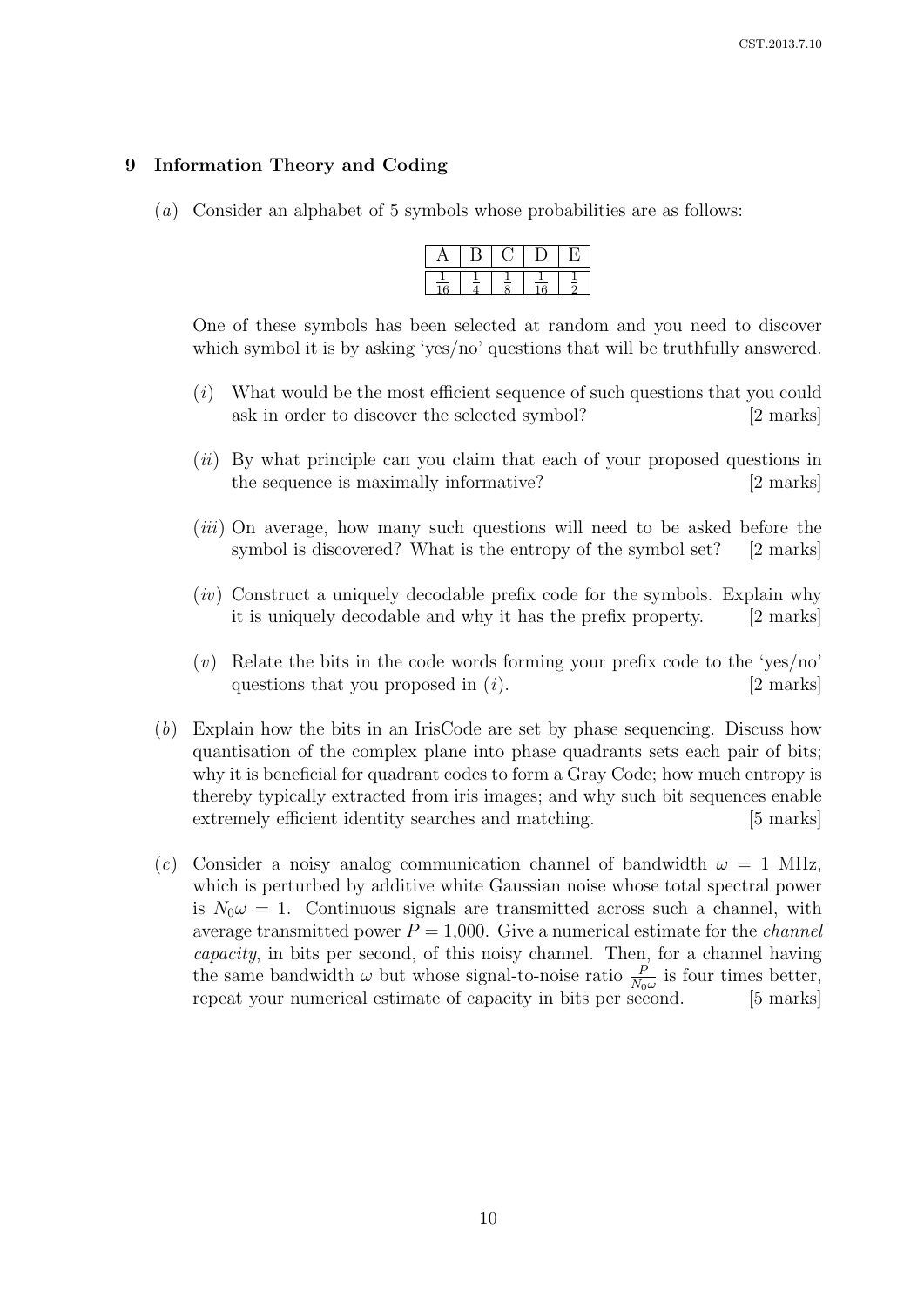### 10 Natural Language Processing

Consider the following context-free grammar:

| $N \rightarrow$ dog    | $V \rightarrow$ sees    |
|------------------------|-------------------------|
| N −>cat                | $V \rightarrow$ hates   |
| $N \rightarrow$ mouse  | $V \rightarrow$ sneezes |
| Det. $\rightarrow$ the |                         |
|                        |                         |

- (a) Which of the following sentences are recognised by this grammar, and why? [4 marks]
	- $(i)$  the dog sneezes the cat
	- $(ii)$  the mouse hates
	- $(iii)$  the cat the mouse hates
	- $(iv)$  the mouse hates the mouse
- (b) Modify the grammar so that the following sentence is now accepted in addition:

the dog the cat the mouse sees hates sneezes

Your modification should express the linguistic phenomenon as efficiently and elegantly as possible. Justify your choice. [6 marks]

(c) The semantics of natural language expressions can be expressed in first order predicate logic (FOPL). For instance, "the dog sneezes" can be approximately expressed as

 $\exists x \, dog(x) \cap \, \textit{sneeze}(x)$ 

Following this pattern, express the semantics of the sentence in part  $(b)$  in FOPL. [4 marks]

 $(d)$  Consider the following sentence:

the mouse that sees the cat that hates the dog that sneezes

Contrast this construction to the one in part  $(b)$  in terms of semantics and syntax. How would you modify the original grammar in part  $(a)$  to account for this construction? [6 marks]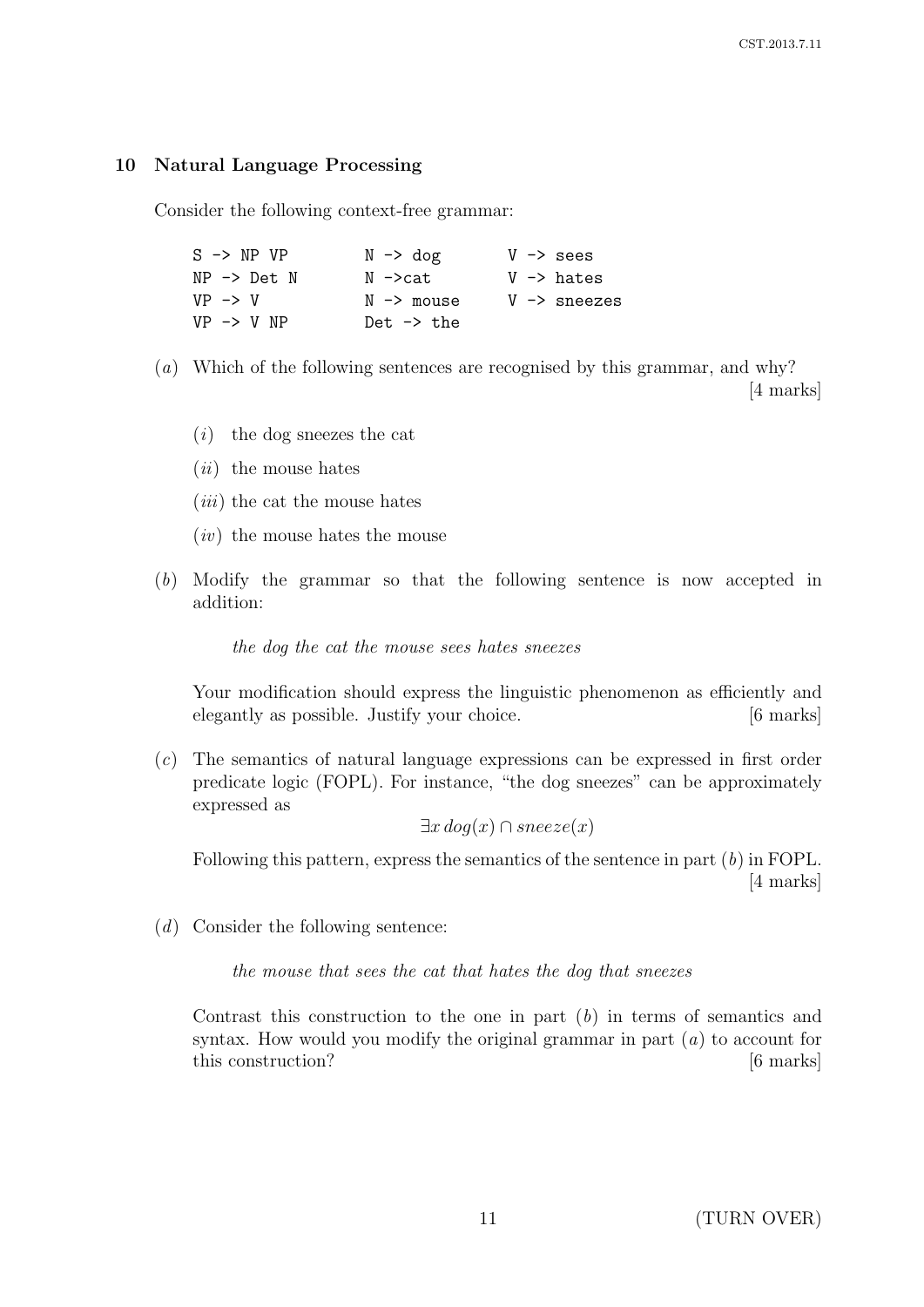### 11 Optimising Compilers

- (a) Give a semantic notion of a variable being live at a program point, explaining why this is problematic to calculate. Now give a simpler-to-calculate notion of liveness and explain how it relates to the semantic notion. Formulate dataflow  $equations$  whose solution(s) give the liveness at each program point. You need only consider liveness of simple non-address-taken variables. [4 marks]
- (b) Suppose we have a basic block of  $p$  simple statements. Give a formula relating the liveness on entry to the block to those of its  $q$  neighbouring blocks in the control flow graph. This formula naturally uses  $O(p) + O(q)$  operations – justify this statement. It is claimed that this formula can be re-arranged to require only  $O(q)$  time to calculate by only using one ' $\cup$ ' and one '\' operator. Determine whether this is true. *Hint:* you may wish to consider examples, and to start by solving the case  $p = 2$ . Partial credit will be given for a good set of concrete examples arguing for or against.] [5 marks]
- (c) To solve the dataflow equations, an initial approximation to liveness at the start of each basic block is required. What is it, and indicate why this leads to a preferable solution. [2 marks]
- (d) Solving dataflow equations is usually expressed iteratively, where each iteration is of the form "for every basic block re-calculate the set of live variables from the current sets of live variables of its neighbours". We want to determine whether some basic-block orderings in "for every basic block" result in fewer overall iterations than others. Suppose the program has  $k$  basic blocks, but no cycle in the control flow graph; give an optimal ordering which only requires one dataflow iteration to calculate liveness (a second would only calculate the same value of the first). Also give such a program and an ordering which maximises the number of iterations required, giving the number of iterations in terms of  $k$ . [5 marks]
- (e) Consider the program with four labelled blocks (with B1 as entry node):

```
B1: x = read(); y = read(); z = read(); goto B2;
B2: z = z+1; x = x-1; if (x>0) goto B3; else goto B4;
B3: z = z+1; y = y-1; if (y>0) goto B2; else goto B4;
B4: print(z);
```
Show  $(i)$  there is no basic block ordering for which a single iteration gives the correct liveness at each label, but  $(ii)$  there is an ordering for which two iterations suffice (in the sense that a third would agree with the second). Give your ordering both explicitly as a permutation of {B1, B2, B3, B4} and also as a general principle along the lines of your answer to part  $(d)$ . [4 marks]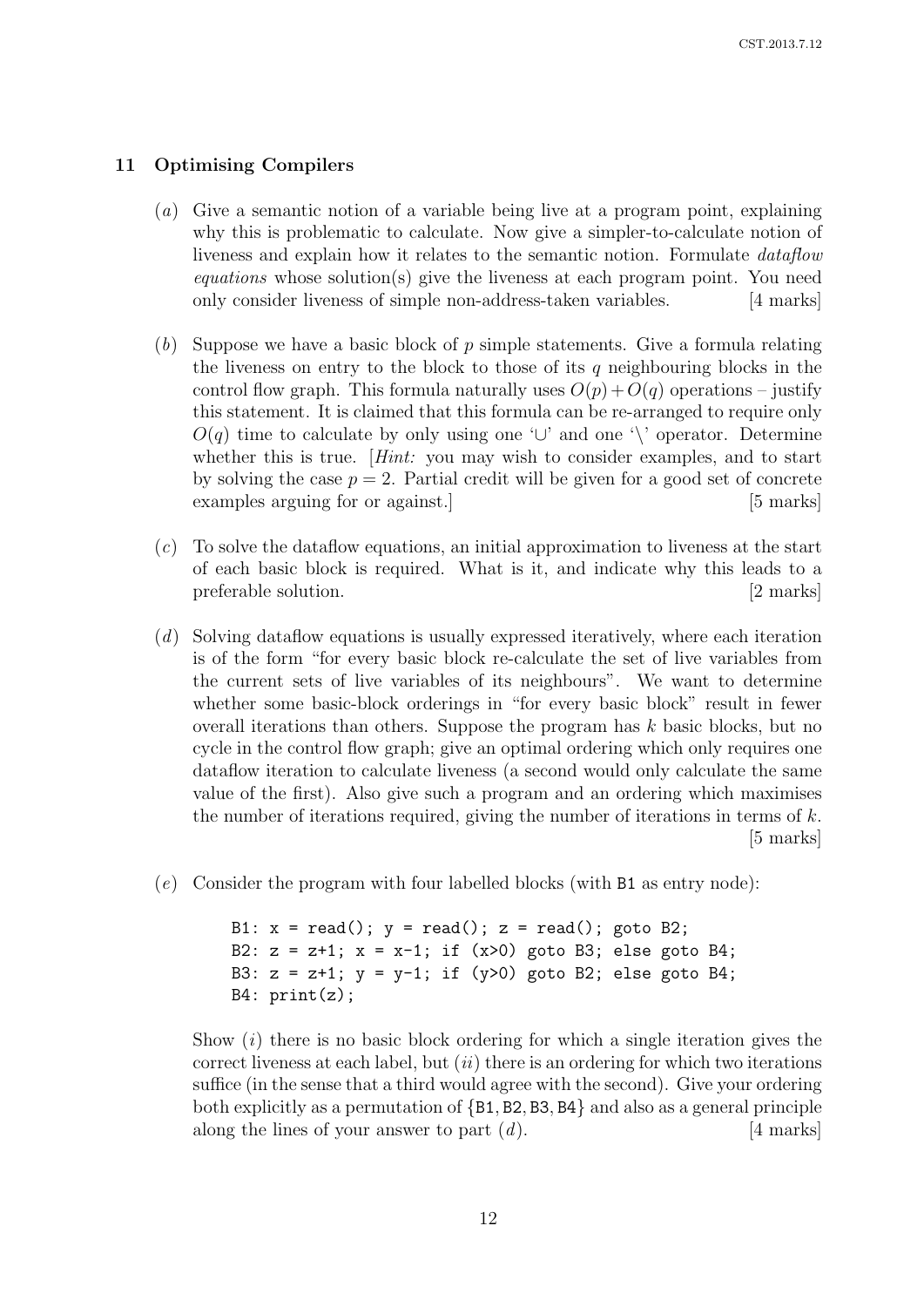## 12 Principles of Communications

Suppose that you read about the design of an end-to-end transport protocol for an early version of the Internet, which uses window-based flow control with a fixed size window, with Go-Back-N retransmission of all un-acknowledged packets when there is a time-out awaiting an acknowledgement for any given data packet.

How would you convince the designer that they are going to have real problems with such a simplistic scheme? [20 marks]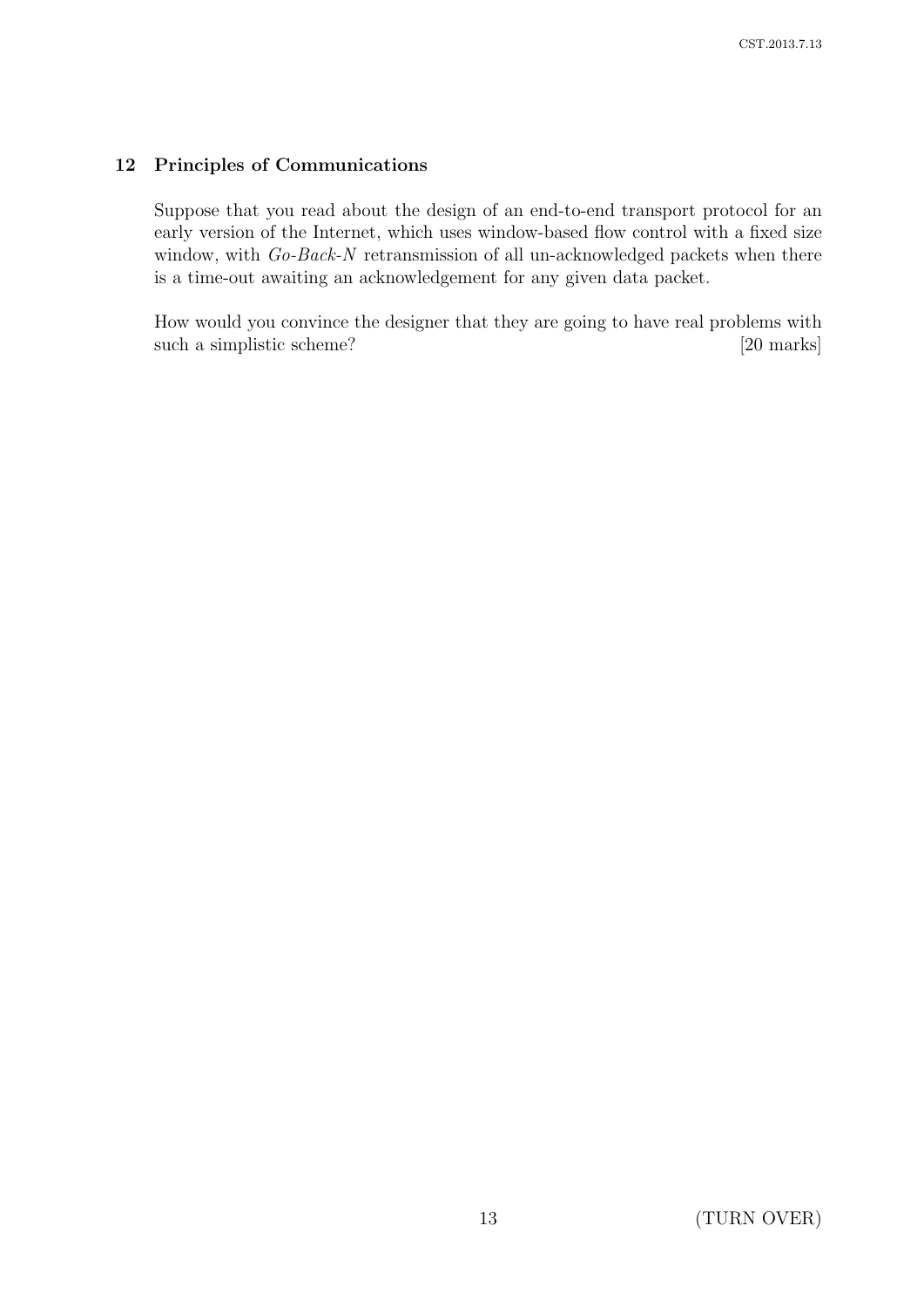### 13 Security II

- (a) Formally state the two rules of the Bell-LaPadula (BLP) security policy model and then re-state them informally in terms of a single rule about the direction of information flow. [2 marks]
- (b) Consider a distributed system in which A is a  $TOP$  SECRET process running on machine Alice and B is a CONFIDENTIAL object residing on machine Bob.
	- (i) Explain and justify whether A is allowed to read and/or write from B according to the BLP policy. [2 marks]
	- $(ii)$  Discuss the claim made by some researchers that this scenario highlights a fundamental problem with the BLP policy. [4 marks]
- (c) Consider the following description of Brewer and Nash's Chinese Wall security policy model.
	- Simple rule: Read or write access to object  $o_2$  by subject s is granted if and only if, for all objects  $o_1$  to which s has had access, we have:  $(\text{class}(company(o_1)) \neq \text{class}(company(o_2))$  or  $(\text{company}(o_1))$  = company $(o_2)$ ).
	- \*-rule: Write access to object  $o_2$  by subject s is granted if and only if access is granted by the simple rule and there does not exist any unsanitized object  $o_1$ , readable by s, for which company $(o_1) \neq \text{company}(o_2)$ .
	- (i) Explain the context and goal of the Chinese Wall security policy model. Then explain what each of the two rules is intended to enforce or prevent. [4 marks]
	- (ii) Some researchers have claimed that the formal rules of Chinese Wall do not match the policy that Brewer and Nash intended to enforce, to the extent that the resulting policy is unusable in practice. Explain precisely why the policy would be unusable and give a clear proof of this claim. [8 marks]